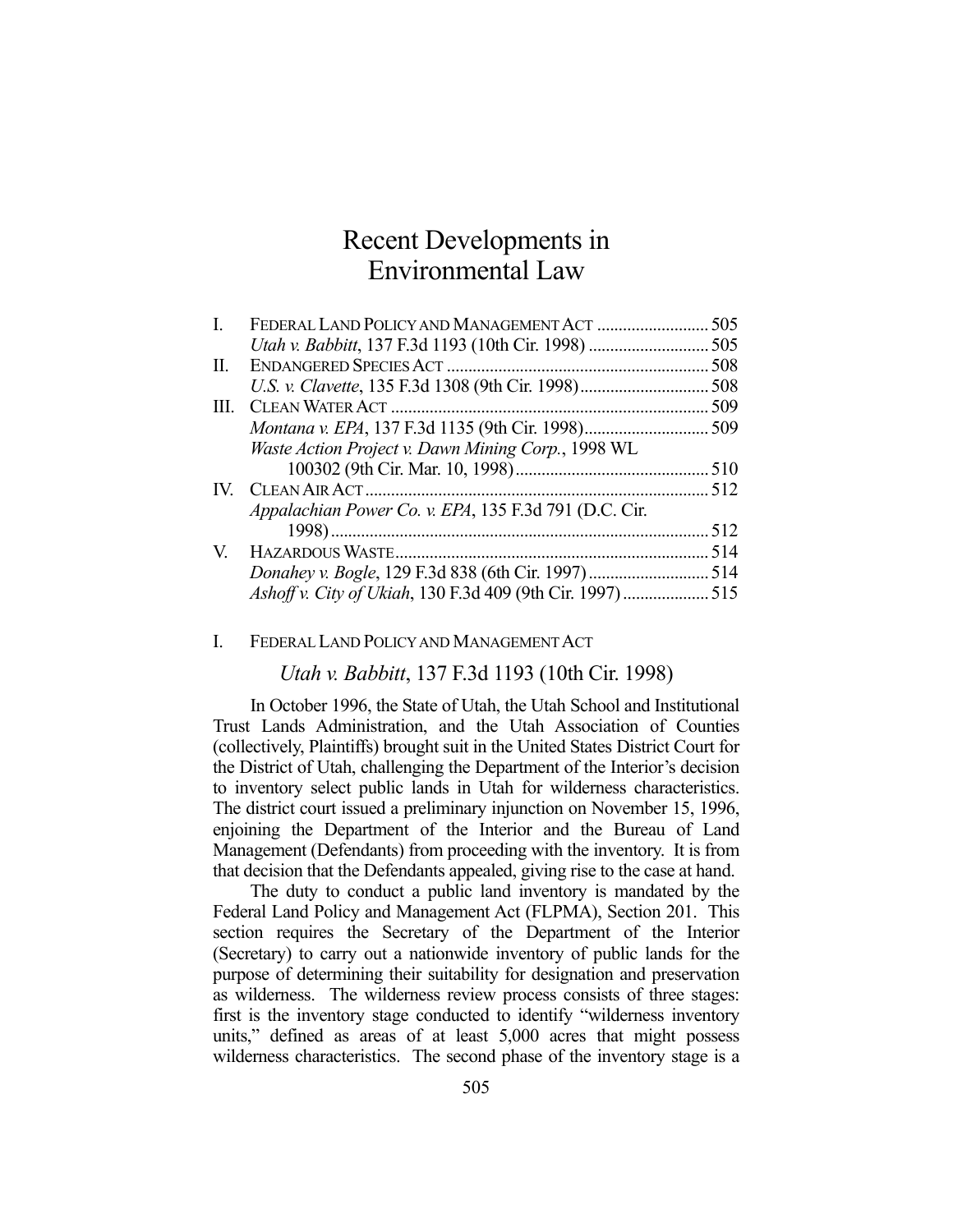more intensive examination of the "wilderness inventory units" to determine whether any of them actually contain wilderness characteristics. Those units that do are then labeled "wilderness study areas" (WSAs). Second is the study stage, in which the WSAs are examined to determine their suitability for actual designation as wilderness. Last is the reporting stage, in which the Secretary recommends certain areas to the President for wilderness designation, and the President then makes his recommendations to Congress, which must formally designate wilderness areas by law.

 The initial inventory and review of public lands in Utah commenced in the late 1970s. However, despite the fact that President Bush recommended to Congress that 1.9 million acres of public lands in Utah be designated as wilderness in the early 1990s, Congress had not yet passed any legislation as of 1996. Consequently, the Secretary of the Interior, Bruce Babbitt, decided to re-inventory federal lands in Utah, the process at the heart of this litigation.

 The court first dealt with the matter of standing set forth in Article III of the U.S. Constitution that restricts the jurisdiction of federal courts to adjudicate only actual cases or controversies. Since it has been held that the party invoking federal jurisdiction bears the burden of establishing the elements of standing, the court set out to examine each of the Plaintiffs' alleged injuries.

 The Plaintiffs' first alleged injury resulted from the actions of the Defendants, which were allegedly taken without authority and in contravention of established legal procedures. The court held that an asserted right to have Government officials act in accordance with the law is not enough to satisfy standing requirements because the Plaintiffs must go further and identify concrete injuries which flow from the Defendants' supposedly unlawful actions.

 Second, the Plaintiffs claimed injuries as a result of the Defendants' refusal of public participation in the inventory process, a violation of FLPMA Section 201. Regarding this alleged injury, the court held that FLPMA Section 201 contained no explicit provision for public participation in the inventory process. Furthermore, the court found nothing to suggest that conducting an inventory pursuant to Section 201 also qualified as land use planning under Section 202 that explicitly mandates public participation.

 Third, the Plaintiffs claimed the Defendants had unlawfully imposed a de facto wilderness management standard on non-WSA lands. The Plaintiffs claimed this had caused them injury by limiting access to state trust lands that happened to be surrounded by public lands whose use was now limited. The court believed that the injury claimed was purely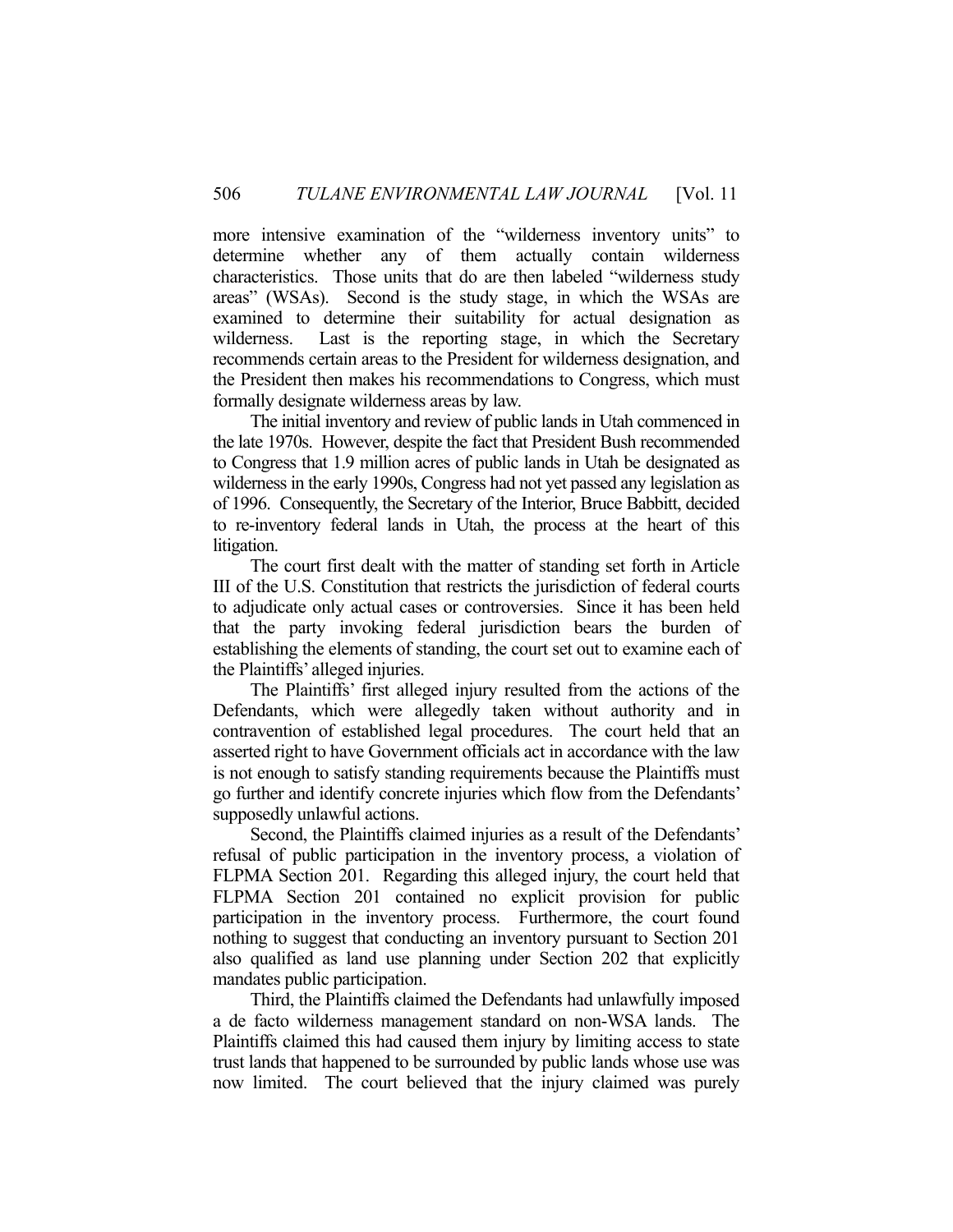speculative, due to the fact that it was premised on the assertion that the Defendants would neglect to provide notice and comment when the wilderness management standard was applied at some future time.

 Fourth, the Plaintiffs claimed that in conducting the 1996 inventory, the Defendants applied a different definition of "roadlessness" than what is called for in FLPMA, a prerequisite for designating land as wilderness. Consequently, the Plaintiffs alleged that, due to the more lenient standard, more lands will be deemed "roadless," and thus, suitable for wilderness designation. In addition, the Plaintiffs claimed that the Defendants changed their road maintenance policies as a consequence of the decision to prepare the 1996 inventory. The court responded to this claim first by reiterating the need to express an explicit injury to meet standing requirements. Next, the court noted that the decision made by the Defendants to change their road maintenance policies was not only questionably related to the decision to prepare the inventory but also that an injunction preventing the completion of the inventory would not force the Defendants to reinstate their previous road maintenance policies. Thus, the Plaintiffs also failed to satisfy the element of standing requiring the moving party to show how their alleged injury would be redressed by a decision in their favor.

 Fifth and finally, the Plaintiffs asserted that they were injured by the Defendants' failure to prepare an Environmental Impact Statement as mandated by the National Environmental Policy Act (NEPA), Section 102. The court held that conducting an inventory of public lands did not constitute a "major federal action significantly affecting the quality of the human environment" as required by NEPA Section 102. The court noted that FLPMA Section 201, the provision governing the inventory process, states explicitly that an inventory does not by itself change or prevent a change in the management or use of affected public lands. As a result, the court concluded that, as far as the Plaintiffs' causes of action related to the 1996 inventory were concerned, the Plaintiffs lacked the requisite constitutional standing. Thus, the court remanded to the district court with instructions to dismiss those causes of action.

 The court then considered the Plaintiffs' direct challenge of the Defendants' alleged imposition of a de facto wilderness management standard on non-WSA lands. This cause of action did not similarly fail to meet the requisite standing requirements because the Defendants' alleged decision to impose this standard arose in response to a letter from the Secretary written three years before the decision was made to conduct the 1996 inventory. The Plaintiffs claim injury as a result of their inability to comment on what amounts to an amended land use plan and because the imposition of the wilderness management standard impaired their ability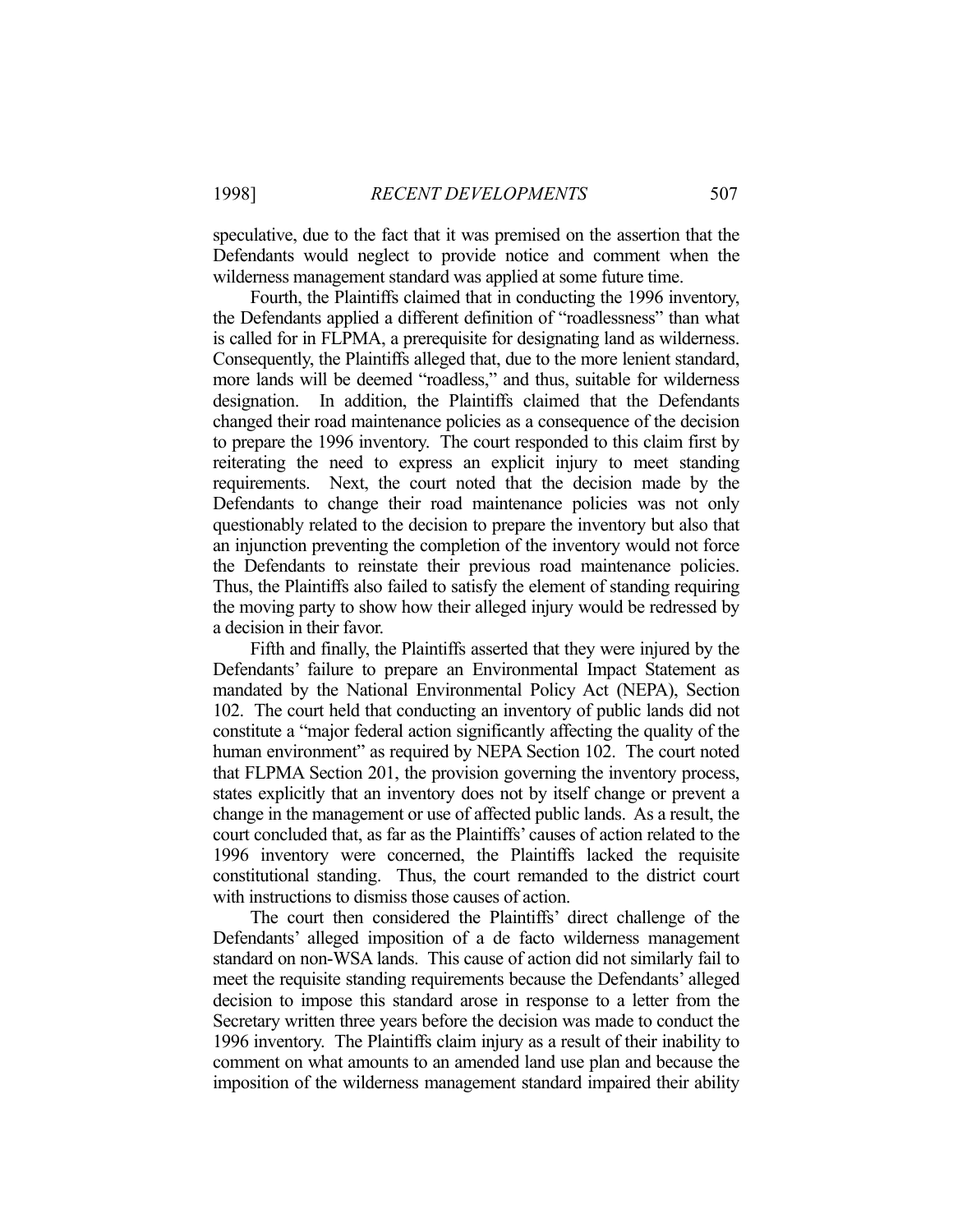to lease their state trust lands. On this cause of action, the court held that the Plaintiffs' general allegations of injury were based upon a legally cognizable right provided by FLPMA. Finally, the Plaintiffs satisfied their standing requirements by showing a concrete injury and because a favorable decision to enjoin the Defendants would redress their injuries. Consequently, the court remanded this last cause of action to the district court for further consideration.

Eric M. McLaughlin

#### II. ENDANGERED SPECIES ACT

# *U.S. v. Clavette*, 135 F.3d 1308 (9th Cir. 1998)

The Ninth Circuit Court of Appeals affirmed the decision of the United States District Court for the District of Montana convicting Paul Clavette of killing a grizzly bear in violation of the Endangered Species Act (ESA).

 Clavette raised two claims on appeal: first, whether the district court's denial of Clavette's request for a jury trial violated his constitutional rights, and second, whether the evidence was sufficient to sustain his conviction.

 Addressing the jury trial issue first, the court restated the Supreme Court's determination that as a matter of constitutional law, a lower court need not grant a jury trial for a "petty" offense. A petty offense, according to the Supreme Court, is an offense punishable by a prison term of six months or less. The rule is stated in terms of a presumption that the accused may rebut by introduction of additional evidence. The Ninth Circuit then reviewed other similar cases to determine whether Clavette's conviction, which included a three year probation sentence, a \$2,000 fine, and a \$6,250 restitution claim, fell within the definition of a petty offense. The Ninth Circuit held that the ESA's statutorily allowed \$25,000 fine coupled with a prison term provision of not more than six months was within the category of offense considered by Congress as not serious. Clavette's punishment and penalties were a petty offense, and, thus, the district court's denial of a jury trial was not a violation of Clavette's constitutional rights.

 As to the second issue, the court looked to the four elements of the crime of knowingly taking an endangered species: first, that the accused knowingly killed a bear; second, that the bear was a grizzly bear; third, that the accused killed the grizzly bear without a permit; and fourth, that the accused did not act in self defense or in defense of others in killing the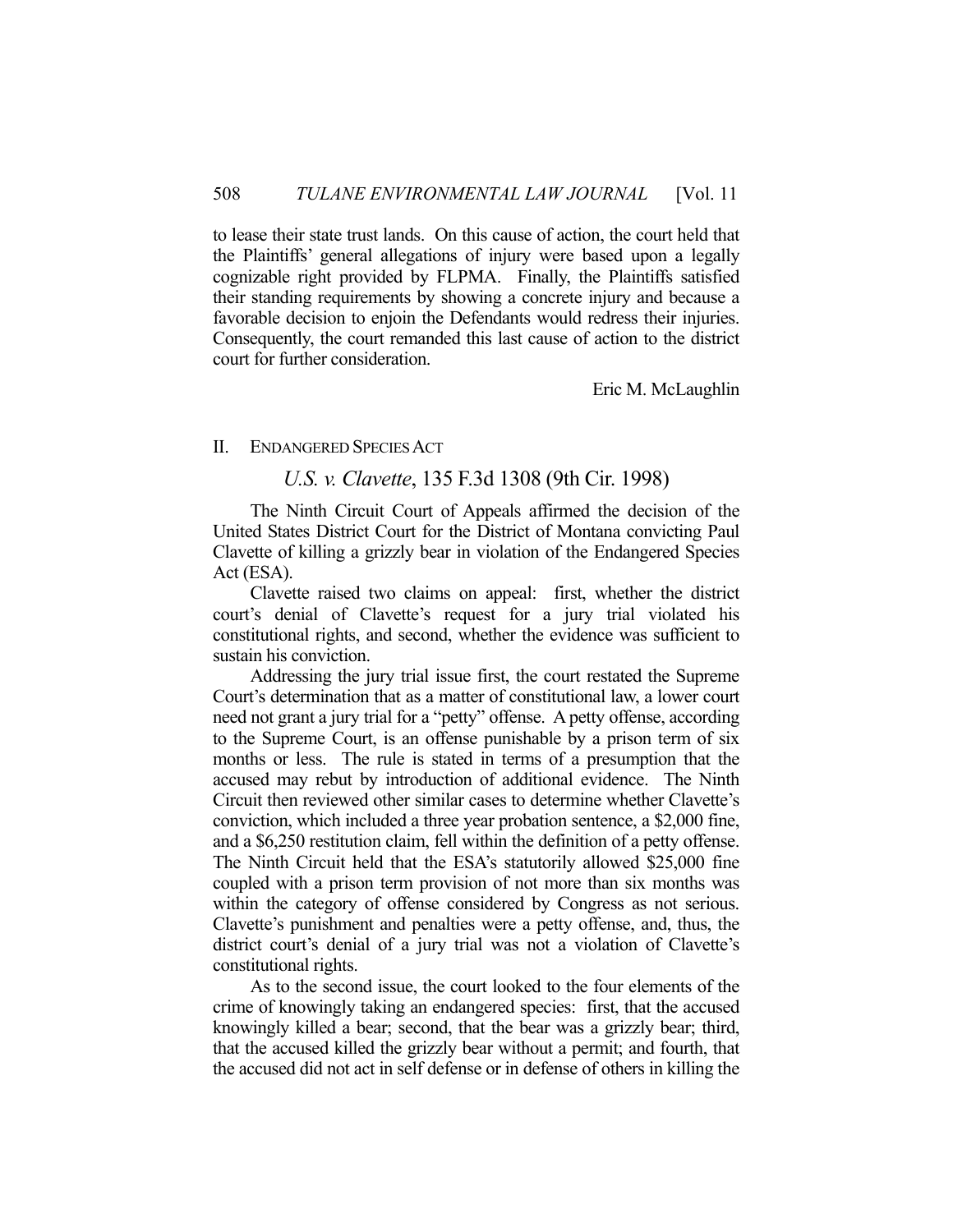grizzly. The only issue at trial was whether Clavette acted in self-defense, or in defense of his wife. Clavette presented evidence of self-defense at trial, and the Government successfully rebutted Clavette's affirmative defense.

 Examining the facts of the case, the Ninth Circuit found that Clavette and his wife changed their version of the facts several times during the course of the case. Their versions were also inconsistent with the physical evidence found at the site and inconsistent with the report of the wildlife laboratory supervisor who examined the bear. Citing these inconsistencies, the Ninth Circuit held that a reasonable person could have found beyond a reasonable doubt that Clavette's self-defense claim was unmeritorious.

Amanda M. Hubbard

#### III. CLEAN WATER ACT

### *Montana v. EPA*, 137 F.3d 1135 (9th Cir. 1998)

 Plaintiff-appellants, state and municipal entities who own fee interests in land located within the Flathead Indian Reservation (collectively referred to as Montana), made a facial challenge to EPA regulations promulgated pursuant to Section 518(e) of the Clean Water Act (the Act). This section authorizes the EPA to treat Indian tribes as states (TAS status) for purposes of reviewing and approving the Tribes' proposed water quality standards (WQS) pursuant to Section 303 of the Act. Montana challenged the EPA's decision to grant TAS status to the Confederated Salish and Kootenai Tribes because the regulations would permit the Tribes to exercise authority over reservation lands and surface waters owned in fee by nonmembers of the Tribe. The district court granted summary judgment to the defendants, and the Ninth Circuit affirmed.

 In 1992, the Tribes applied for TAS status regarding all surface waters within the Flathead Indian Reservation. The Reservation contains Flathead Lake, which provides water for domestic, industrial, and agricultural uses on the lands within the Reservation boundaries. The Tribes identified several facilities on fee lands that had the potential to impair the water quality and beneficial use of the tribal waters. Despite Montana's objection, the EPA director approved the TAS application after determining the Tribes possessed inherent authority over nonmembers on fee lands.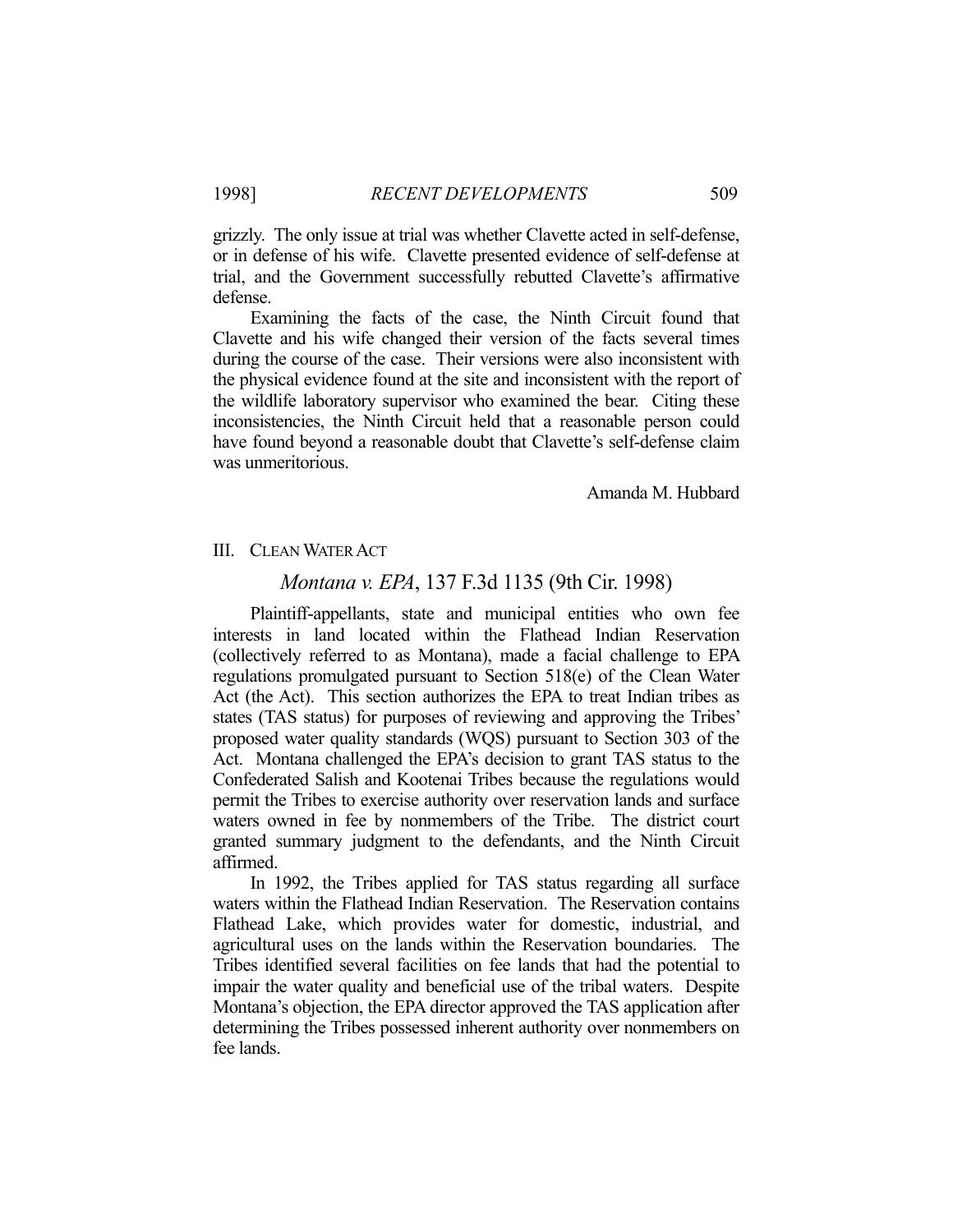In reviewing the EPA's determination of the scope of tribal inherent authority, the Ninth Circuit first stated that generally, absent express authorization by federal statute or treaty, Indian tribes lack civil authority over the conduct of nonmembers on non-Indian land within a reservation. Citing *Montana v. United States*, 450 U.S. 544 (1981), the Ninth Circuit noted that two exceptions to this rule occur when either (1) the nonmembers enter consensual relationships with the Tribe or its members, or (2) the conduct concerned threatens or directly impacts the political integrity, economic security, or the health or welfare of the Tribe. In order for the "Montana rule" to apply, there must be a nexus between the regulated activity and the tribal self-governance. Petitioner-appellants argued that the Tribes should be able to exercise nonconsensual regulation of nonmembers when all federal remedies to alleviate any threats to tribal well-being were exhausted.

 Although the Ninth Circuit found the EPA's delineation of the scope of tribal inherent authority was not entitled to deference because it was a question of law, it held that the EPA did not commit any "material mistakes of law." The court found the Agency took a "cautious view" of tribal inherent authority by requiring the potential impact of regulated activities to be "serious and substantial." Moreover, the Ninth Circuit rejected the argument that inherent authority exists only when no other government can act. Citing the EPA finding of a serious and substantial threat to tribal well-being, the Ninth Circuit reaffirmed their previous rulings which recognized threats to water rights may invoke inherent tribal authority over non-Indians. Therefore, the court affirmed the district court decision that the EPA's regulations regarding the granting of TAS authority reflected the appropriate delineation and application of inherent tribal regulatory authority over nonconsenting nonmembers.

Diane Lewis

# *Waste Action Project v. Dawn Mining Corp.*, 1998 WL 100302 (9th Cir. Mar. 10, 1998)

 In 1996, appellant Waste Action Project (WAP) filed this Clean Water Act (CWA) suit against Dawn Mining Company (Dawn) (the complaint was later amended to include Newmont Mining Company and Newmont Gold Company). The complaint alleged that Dawn violated the CWA when it discharged uranium mill tailings into Chamokane Creek without a National Pollutant Discharge Elimination System permit (NPDES permit). The United States District Court for the Eastern District of Washington approved the mining companies' motion for summary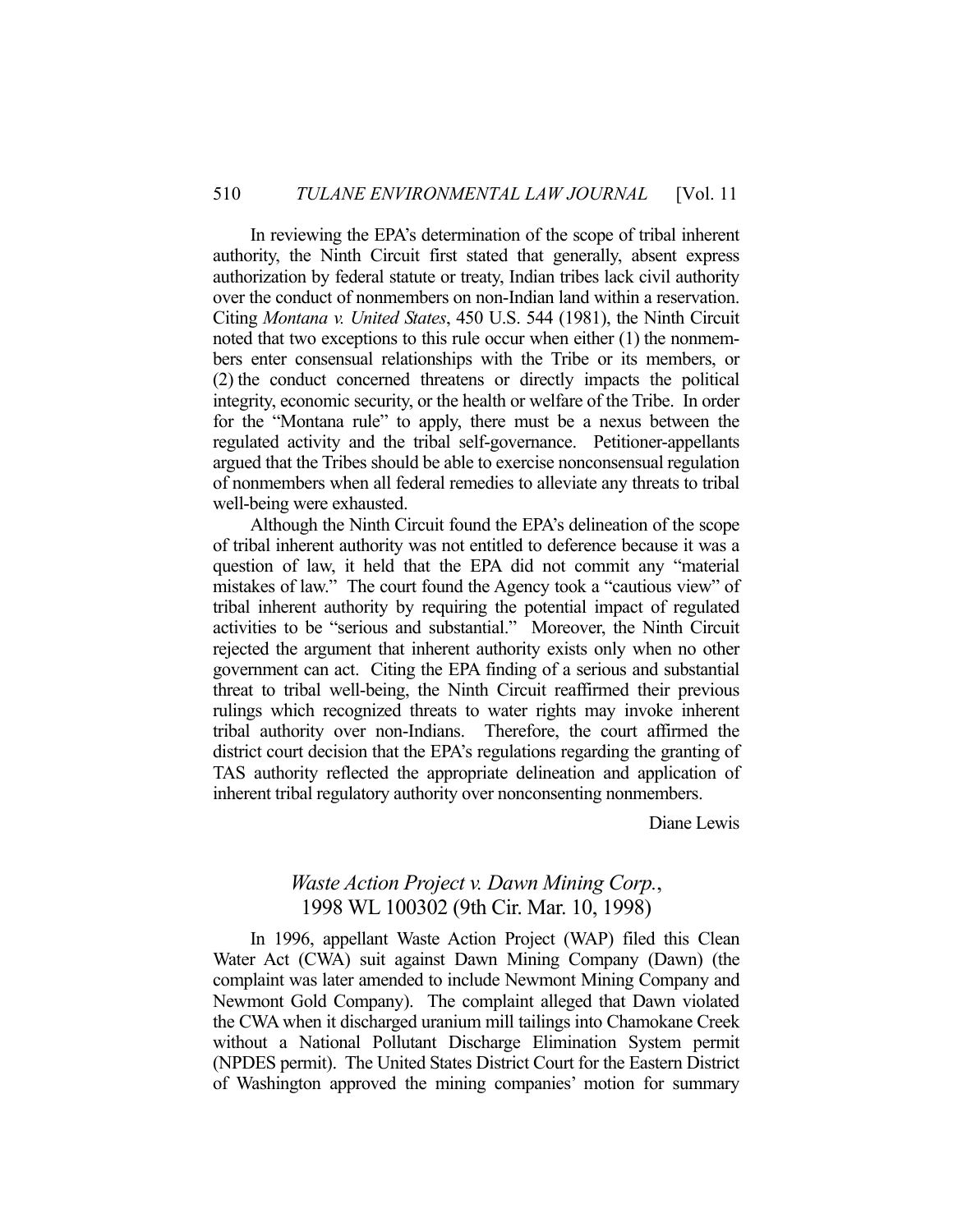judgement on the basis that the uranium mill tailings and associated wastes specified by WAP were "byproduct material" as defined in Section 11(e)(2) of the Atomic Energy Act (AEA) and not "pollutants" under the CWA. On appeal, the Ninth Circuit Court of Appeals affirmed the district court's grant of summary judgement for the appellee mining companies.

 From 1957 until 1982, Dawn mined uranium on its site in Ford, Washington. The milling process created significant amounts of byproducts containing residual quantities of uranium. Dawn disposed of these wastes at four tailing disposal areas (TDAs) around the millsite. Because three of the sites were unlined, tailings from these sites migrated into the groundwater and nearby Chamokane Creek. Following the cessation of mining operations in 1982, Dawn began to work with state and federal regulators to develop closure plans for the millsite. The plan included a comprehensive remedial program that addressed the surface and groundwater contamination resulting from the leakage from each tank. The closure plan, subjected to extensive regulatory review, was approved by the Washington Department of Health in 1995, which issued an amended radioactive material license authorizing closure of the millsite.

 The Ninth Circuit found that WAP's appeal was based purely on a question of statutory interpretation within the CWA. Specifically, the court addressed whether uranium mill tailings were "pollutants" within the meaning of the CWA's NPDES permit requirements.

 Appellant WAP's first argument asserted that uranium mill tailings were "pollutants" under the CWA and that Dawn's discharge of the tailings without a valid NPDES permit constituted a violation of the CWA. To support this argument, WAP looked to the legislative history of the Atomic Energy Act (AEA) as amended by the Uranium Mill Tailings Radiation Control Act (UMTRCA) in 1978, to assert that the AEA preserves the regulatory control of the EPA pursuant to the enactment of the CWA. The Ninth Circuit disagreed with this assertion. First, the court noted that a plain reading of the amended statute indicated that uranium mill tailings were not within the scope of EPA regulation under the CWA. The court found that even though uranium mill tailings were not specifically included in the definition of "byproducts" under the AEA when the CWA was enacted, Section  $11(e)(2)$  of the amended AEA includes uranium mill tailings in the definition of "byproducts" of radioactive materials. The court also noted that although the CWA defines "pollutant" to include radioactive material, Congress specifically gave the Atomic Energy Commission exclusive authority to regulate uranium mill tailings through the AEA that preempted regulation by other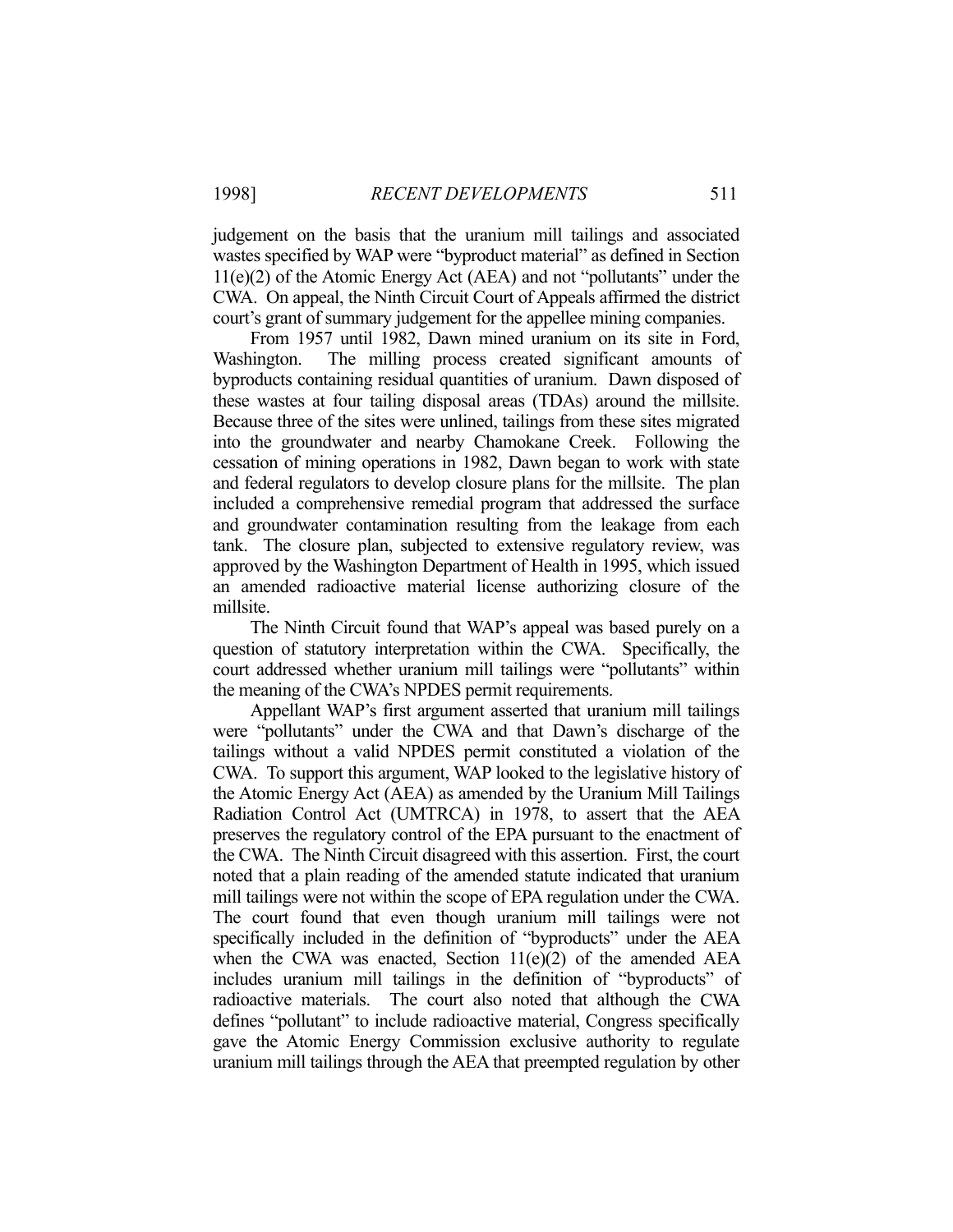agencies and had no intention of requiring NPDES permits for such material.

 WAP's next argument asserted that the savings clause of the UMTRCA, 42 U.S.C. § 2022(e), which states that nothing in the UMTRCA changed the EPA's existing regulatory powers, implied that the EPA still has regulatory authority over uranium mill tailings because mill tailings were not previously defined as byproducts. Again, the Ninth Circuit rejected WAP's argument, stating that the UMTRCA was designed to give the Nuclear Regulatory Commission the power to regulate tailings at inactive sites and was in no way designed to transfer this power to the EPA. The court also noted that the EPA's consistent regulatory interpretation of the term "pollutant" indicates that materials regulated under the amended AEA are clearly excluded from the CWA's NPDES requirements. Finally, the court found that the Supreme Court had directly addressed a very similar problem in the past when it held that the pollutants subject to regulation under the CWA did not include byproduct nuclear material.

 In sum, the Ninth Circuit affirmed the district court's grant of summary judgment, holding that uranium mill tailings are not "pollutants" under the CWA and, therefore, not subject to the EPA's NPDES permitting requirements.

Thomas T. Toland, Jr.

#### IV. CLEAN AIR ACT

# *Appalachian Power Co. v. EPA*, 135 F.3d 791 (D.C. Cir. 1998)

 This case involved the EPA's duty under Title IV of the Clean Air Act (CAA) to promulgate limits on the emission of nitrogen oxides from various electric utility boilers. The U.S. District Court for the District of Columbia Circuit invalidated the first set of these emission limits as exceeding statutory authority in *Alabama Power Co. v. EPA*, 40 F.3d 450 (D.C. Cir. 1994). Appalachian Power challenged the next group of emission limits in this action, which are a more stringent revision of the first group, as well as a new set of limits for a second group of boilers. The D.C. Circuit upheld most of the challenged rule, deferring to the EPA when the rule concerned scientific or technical matters, stating that the EPA had not exceeded its statutory authority. A portion of the rule was vacated for lack of an adequate justification.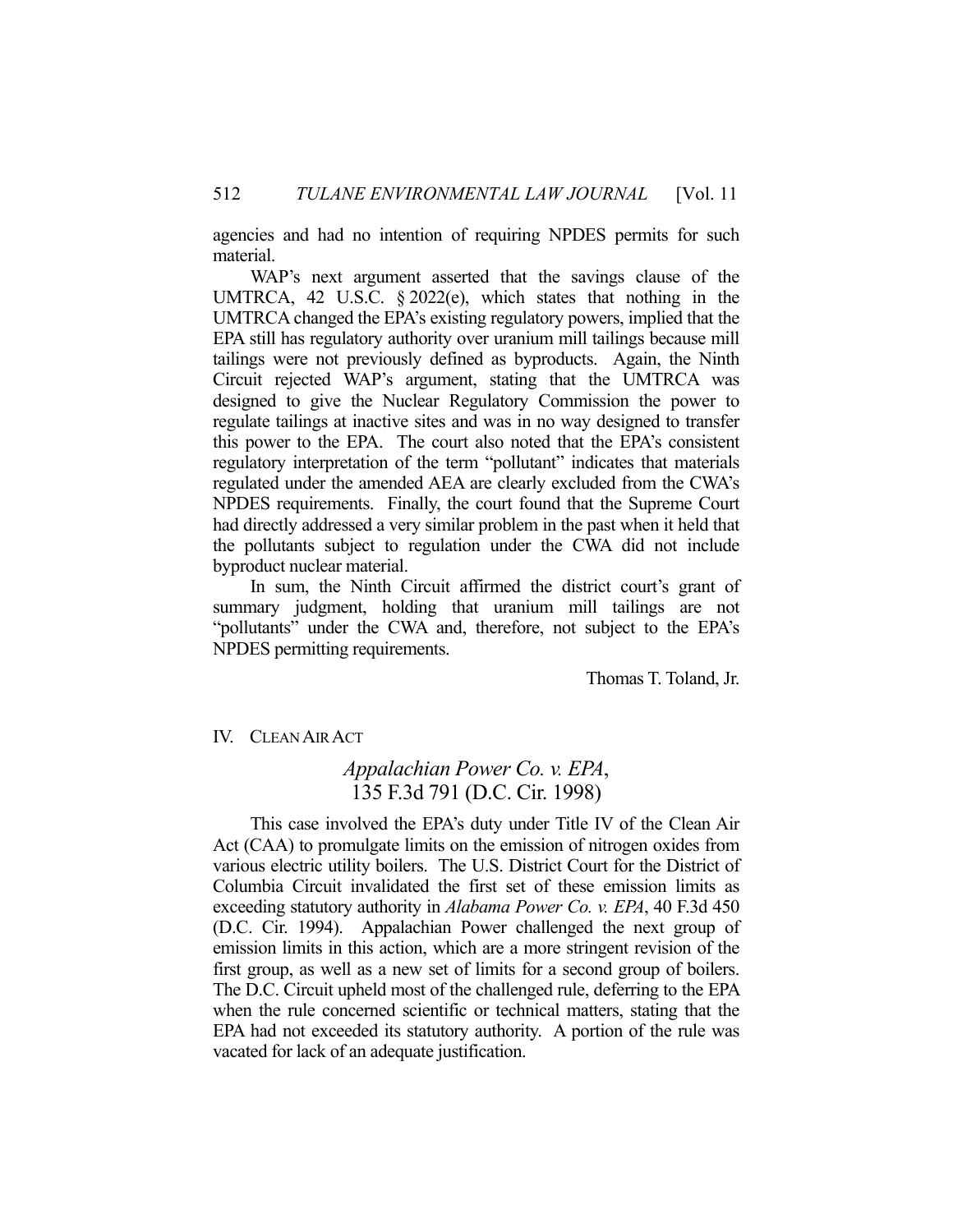The 1990 Amendments to the CAA included Title IV, which was designed to reduce the adverse effects of acid rain deposition by limiting the allowable emissions of nitrogen oxides (NOx). Electric utility companies emit NOx through coal burning. To reduce emissions, coalfired boilers can be retrofitted with an emission control device. There are several varieties of emission control devices that can be used on Group 1 and Group 2 boilers.

 The rule at issue in this case reflects the next set of limits under the statutory scheme: revised NOx limits for Group 1, Phase II boilers, as well as NOx limits for Group 2 boilers. The Group 1 limits were revised after the EPA determined that boilers with low NOx burners were achieving lower emission levels than the limits promulgated in 1995 and, therefore, more effective low NOx burner technology was available. The EPA, in setting Group 2 limits, studied the cost-effectiveness of Group 2 controls and low NOx burner technology and, therefore, promulgated limits for Group 2 boilers based on control technologies that were shown to be cost-effective in reducing NOx emissions as low NOx burner technology. The EPA set the date for compliance at January 1, 2000. Finally, the EPA determined that certain retrofitted cell burner boilers should be reclassified from Group 2 to Group 1, thereby facing stricter limits. Appalachian Power and others appealed these parts of the final rule, arguing that the EPA's actions were arbitrary and capricious and exceeded statutory authority.

 The court used *Chevron, U.S.A., Inc. v. NRDC*, 467 U.S. 837 (1984), to evaluate the EPA's analysis on all of the issues and determined that the rule should be upheld against Appalachian Power's challenge. The court stated that the reason is a statutory one. The EPA is permitted to revise emissions limits upon finding that more effective low NOx burner technology is available. The choice of the term "may" rather than "shall" in the statute suggested that Congress intended to give some discretion to the EPA, and, therefore, the court deferred to the EPA's determination.

 On the issue of retrofitted cell burners, the court determined that the EPA had not adequately justified its classification of retrofitted cell burners as wall-fired boilers. The court vacated and remanded the issue to the EPA for further consideration.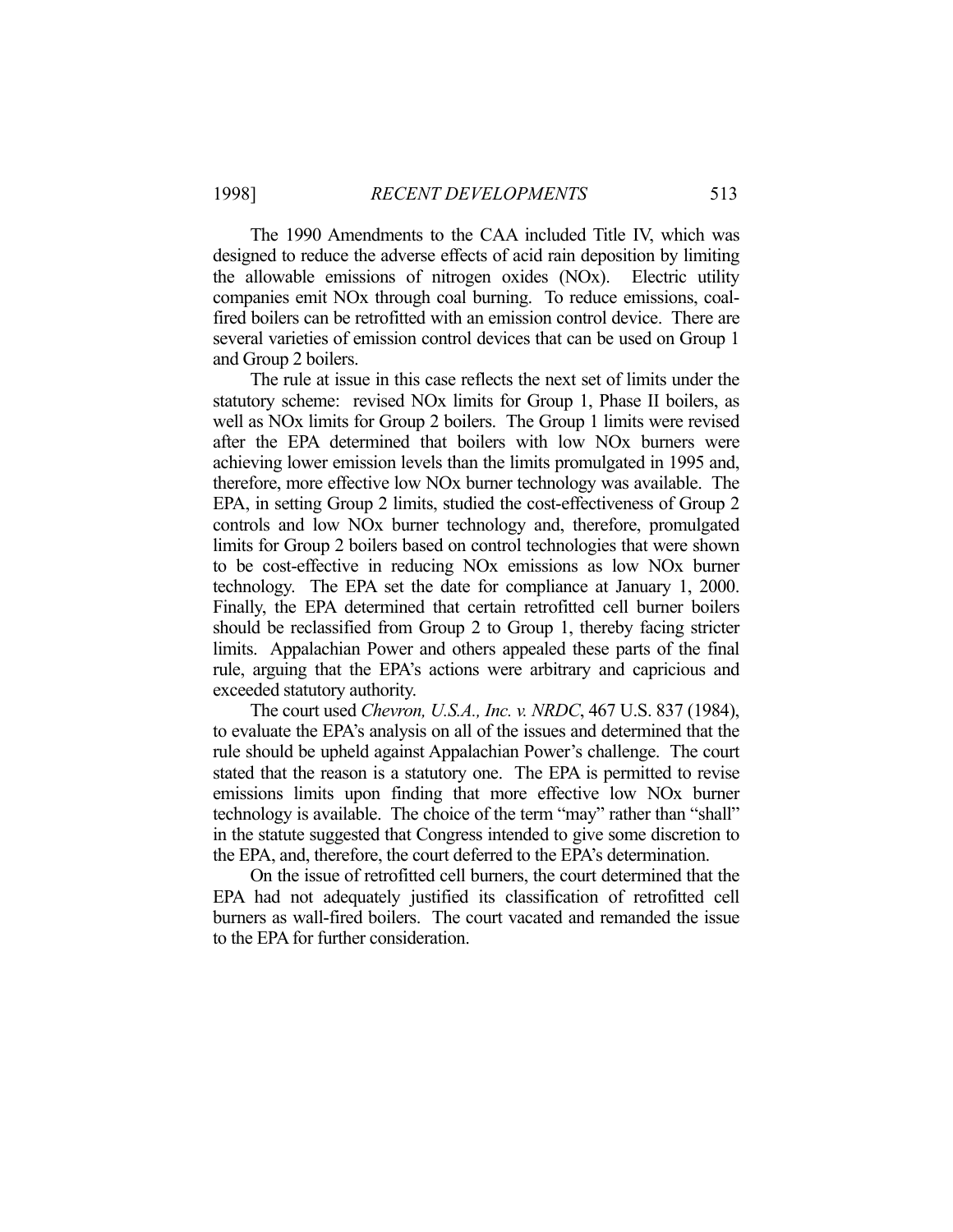In conclusion, the court upheld the EPA's NOx emission limits for the Group 1, Phase II boilers, the emission limits for the Group 2 boilers, and the compliance date of January 1, 2000, as neither exceeding the EPA's statutory authority under Title IV of the CAA nor as arbitrary and capricious. The court vacated the EPA's classification of retrofitted cell burners as wall-fired boilers as arbitrary and capricious and remanded to the EPA for reconsideration or a more adequate explanation.

Allison Gassner

#### V. HAZARDOUS WASTE

# *Donahey v. Bogle*, 129 F.3d 838 (6th Cir. 1997)

The St. Clair Rubber Company leased a Marysville, Michigan, industrial site from defendant Helen L. Bogle. Defendant Seabourn S. Livingstone owned 100% of St. Clair's stock and served as chairman of the board of directors and treasurer. Yet, while Livingstone possessed the authority to control waste disposal, he only participated in financial aspects of operations.

 St. Clair engaged in an environmentally harmful manufacturing process that created a waste product. Cleaning the manufacturing equipment was conducted with a solvent that, when combined with the waste product, created a sludge. The sludge was drained into drums that were transferred to the site. The sludge remained onsite for about one week, then it was burned.

 In 1982, plaintiff Richard Donahey and his wife purchased the industrial site on credit. Before Donahey contracted, St. Clair agreed to recondition the site to an environmentally satisfactory state and to indemnify Donahey for costs resulting from St. Clair's dumping. After the Donahey's acquisition, the Michigan Department of Natural Resources required the Donaheys to perform an environmental evaluation. The Donahey's consultant discovered a "swath of gelatinous material." Donahey then sought a clean-up contribution from Bogle, as she owned the site when the polluting occurred. In 1987, Donahey notified Bogle he was going to put future payments in escrow; Bogle responded that she was accelerating the payments due. In 1990, Bogle refused Donahey's tender of quitclaim deeds, and subsequently Donahey ceased payments and abandoned the site.

 The Donaheys filed suit in 1987. In 1991, the district court held, *inter alia*, that no party could recover CERCLA response costs and that Livingstone was not a CERCLA operator since he was not engaged in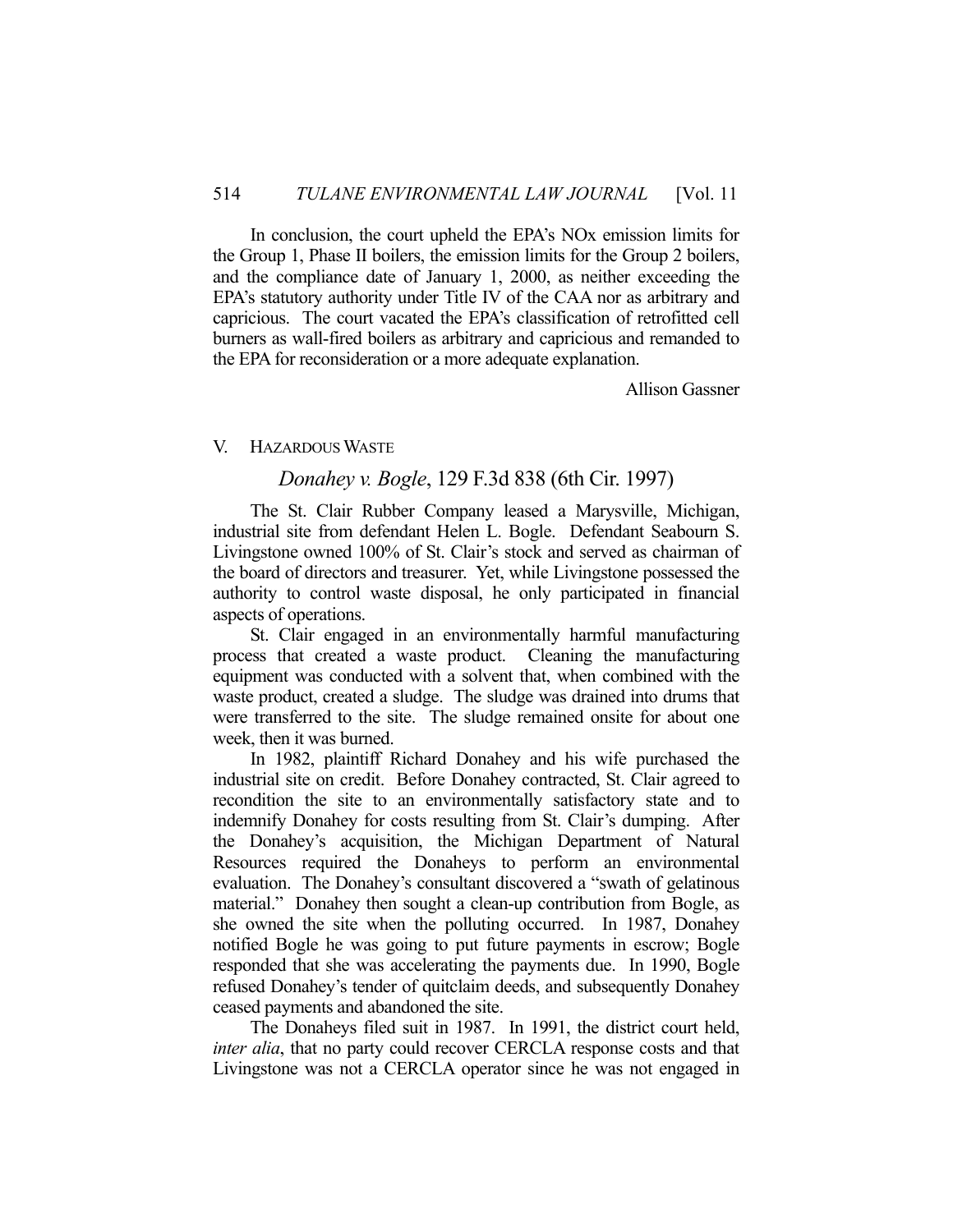environmental activities. The Sixth Circuit affirmed in part and reversed in part, holding, *inter alia*, that Livingstone was responsible because he had authority to prevent the pollution. The court granted plaintiffs attorney's fees and response costs and remanded for determination of the amount due. The Supreme Court granted certiorari, vacated the judgment, and remanded for consideration of the attorney's fees issue in light of *Key Tronic Corp. v. United States*, 511 U.S. 809 (1994), which held that attorney's fees are generally not recoverable CERCLA response costs.

 Judge Norris's opinion reinstated and reaffirmed the Sixth Circuit's previous decision except as to attorney's fees and CERCLA Section 107(a)(2) operator liability. Judge Norris interpreted *Key Tronic* to only allow attorney's fees where a party takes steps to identify "previously unidentified parties" that potentially bear CERCLA responsibility for the site's pollution. Judge Norris stated that St. Clair was already identified. The Donaheys' actions to identify insurers themselves and not "potentially responsible parties," were not covered by CERCLA.

 Judge Norris subsequently extended the Sixth Circuit's en banc decision in *United States v. Cordova Chemical Co.*, 113 F.3d 572 (6th Cir. 1997), which held that a parent corporation is liable as a CERCLA operator for its subsidiary's environmental harms only if the elements of piercing the corporate veil are met. Judge Norris reasoned that since parent corporations and stockholders are treated similarly as to vicarious liability, the *Cordova* standard should be extended to stockholders. Thus, Judge Norris held that circumstances justifying piercing of the corporate veil, which were lacking, must be present for a stockholder to be liable as a CERCLA operator.

David P. Eldridge

# *Ashoff v. City of Ukiah*, 130 F.3d 409 (9th Cir. 1997)

 A group of citizens brought an action against the city of Ukiah, California, seeking an injunction on the grounds that the city's solid waste disposal site violated Subtitle D of the Resource Conservation and Recovery Act (RCRA), the Clean Water Act (CWA), and state law. The United States District Court for the Northern District of California dismissed the suit for a lack of subject matter jurisdiction. The district court found that "RCRA did not authorize citizen suits 'in federal court to enforce state regulations authorized under Subtitle D,'" but noted that "Ashoff and the other citizens could file a complaint alleging violations of the federal minimum criteria." The citizens instead filed an appeal on the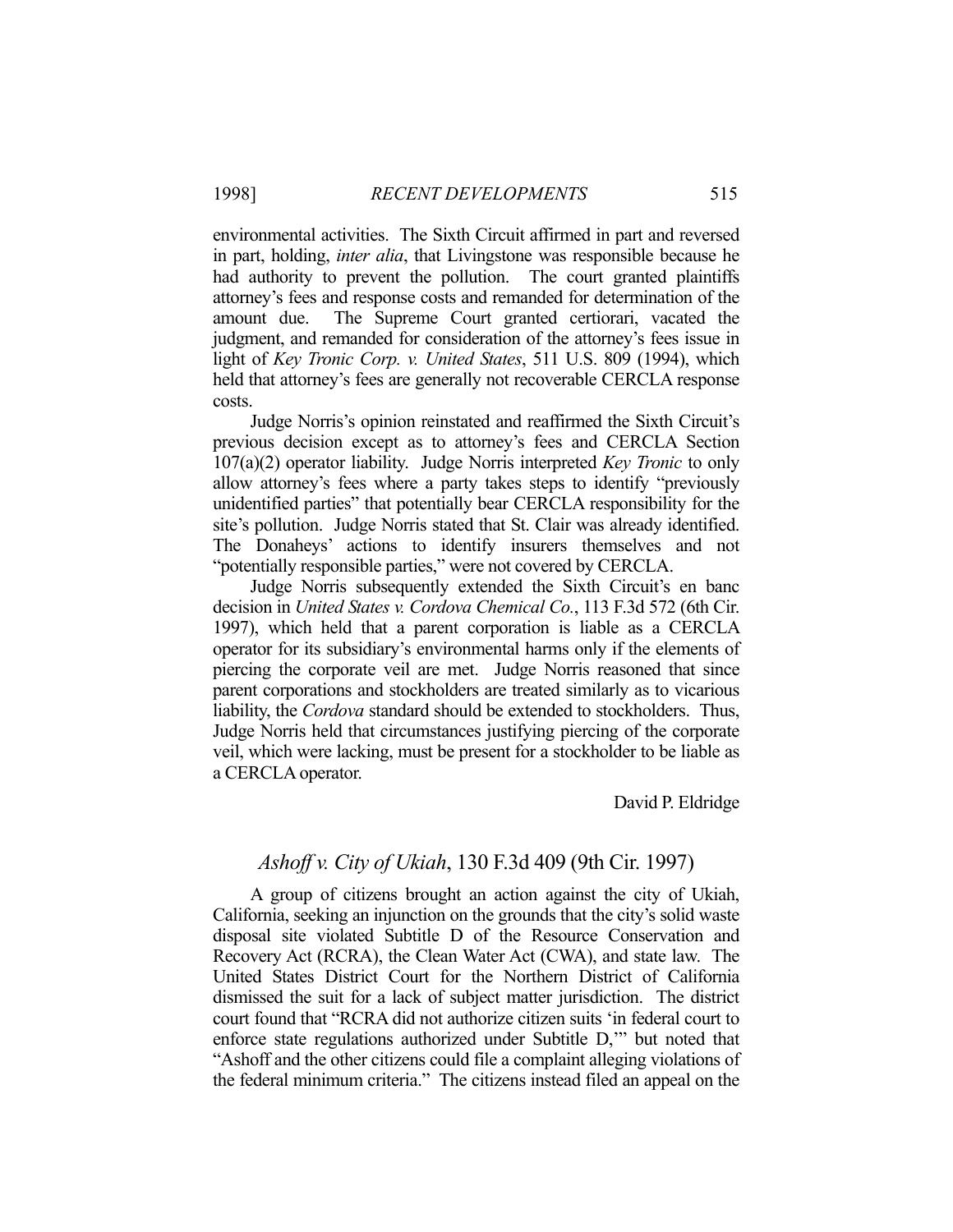RCRA question. The narrow issue before the Ninth Circuit was whether RCRA authorizes citizen suits in federal courts that claim only violations of state standards that exceed the federal minimum criteria.

 As an initial matter, the Ninth Circuit examined whether RCRA authorizes citizen suits for violations of federal minimum criteria in federal court once the state adopts the federally mandated program. The court found that citizens can sue in federal courts to enforce these standards because they "become effective pursuant to" RCRA.

 The court next examined whether RCRA authorized citizen suits in federal court to enforce state-enacted standards that exceed the federal minimum criteria. The court held that when a state elects to create more stringent standards, nothing in RCRA gives them legal effect. Rather, their legal effect flows solely from state law, and, therefore, the federal district court does not have subject matter jurisdiction over claims based upon them.

 Following this ruling, the Ninth Circuit then specifically addressed appellant's four objections to this understanding of the RCRA citizen suit provisions. First, the court summarily dismissed the argument that RCRA frequently gives states the option to adopt more stringent standards and nothing in the statute bars suits based upon such standards. Appellant's argument that limiting citizen suits would run contrary to congressional intent was likewise dismissed, as congressional intent as to this specific issue is simply unclear.

 The appellant's third argument stated that citizen suits based on standards exceeding the federal minimum should be allowed in this situation, because such suits have been allowed under the CWA and the Clean Air Act (CAA) (which provide for state delegation in a similar fashion to RCRA). This argument failed because the CWA explicitly calls upon states to create more stringent standards, and the citizen suit provisions of the CWA specifically incorporate orders issued by a state. Similarly, the CAA also explicitly mentions state orders in its citizen suit provisions, as well as standards created by a state program. In contrast, RCRA has no such analogous provisions, therefore, nullifying the appellant's third claim.

 The appellant's fourth argument was that limiting claims to those based upon the federal minimum would allow landfill owners to defeat any RCRA citizen suit by arguing that the state standard is more stringent, and it would require the courts to make many technical decisions as to what is "more stringent." The court admitted that the situation was a possibility, but found that it could not outweigh the potential intrusion into state sovereignty or the potential chilling effect such a reading could have on states willingness to adopt more stringent standards.